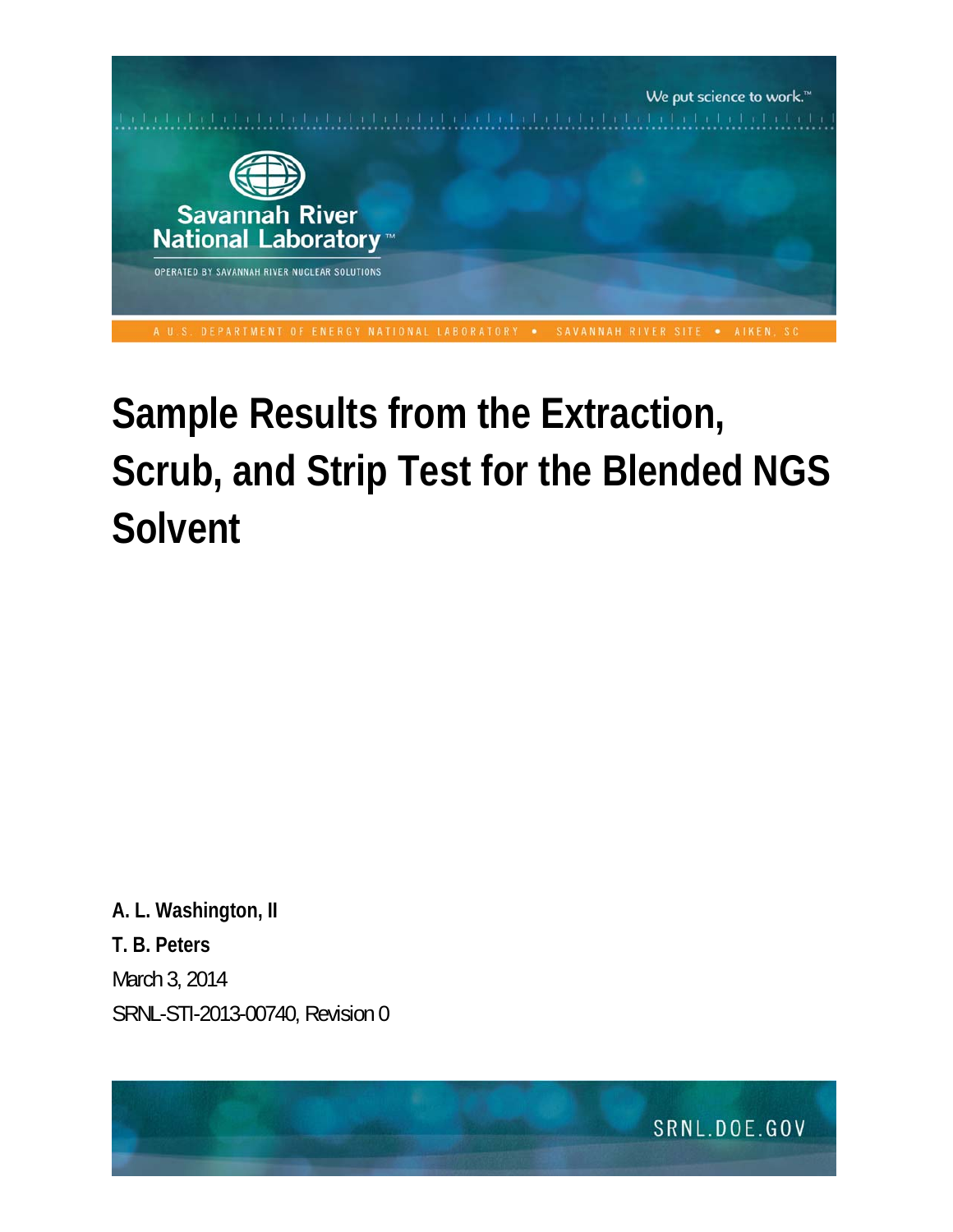### **DISCLAIMER**

This work was prepared under an agreement with and funded by the U.S. Government. Neither the U.S. Government or its employees, nor any of its contractors, subcontractors or their employees, makes any express or implied:

- 1. warranty or assumes any legal liability for the accuracy, completeness, or for the use or results of such use of any information, product, or process disclosed; or
- 2. representation that such use or results of such use would not infringe privately owned rights; or
- 3. endorsement or recommendation of any specifically identified commercial product, process, or service.

Any views and opinions of authors expressed in this work do not necessarily state or reflect those of the United States Government, or its contractors, or subcontractors.

### **Printed in the United States of America**

### **Prepared for U.S. Department of Energy**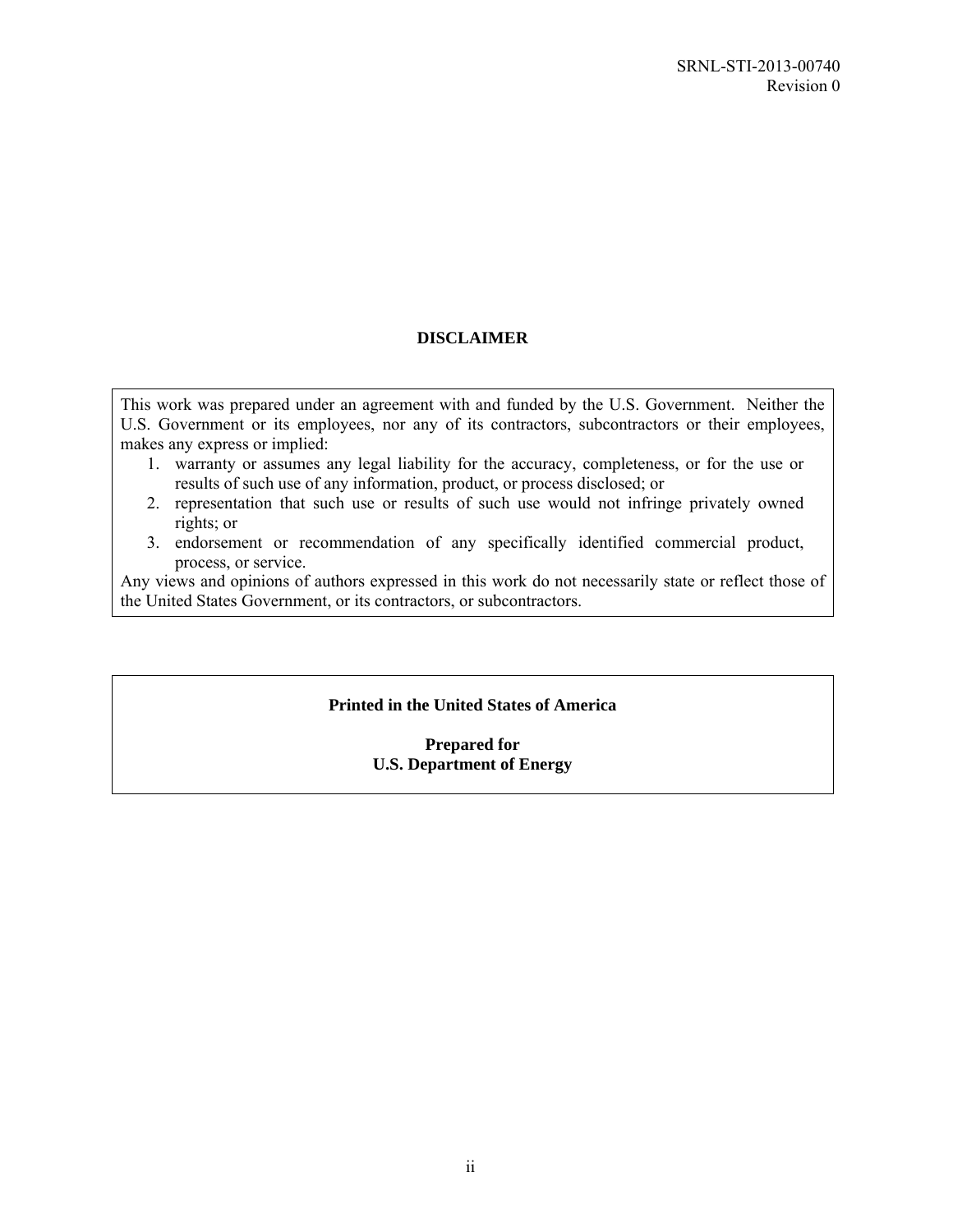**Keywords:** *Evaporator Overhead, WAC*

**Retention:** *Permanent*

# **Sample Results from the Extraction, Scrub, and Strip Test for the Blended NGS Solvent**

A. L. Washington, II T. B. Peters

March 3, 2014



OPERATED BY SAVANNAH RIVER NUCLEAR SOLUTIONS

Prepared for the U.S. Department of Energy under contract number DE-AC09-08SR22470.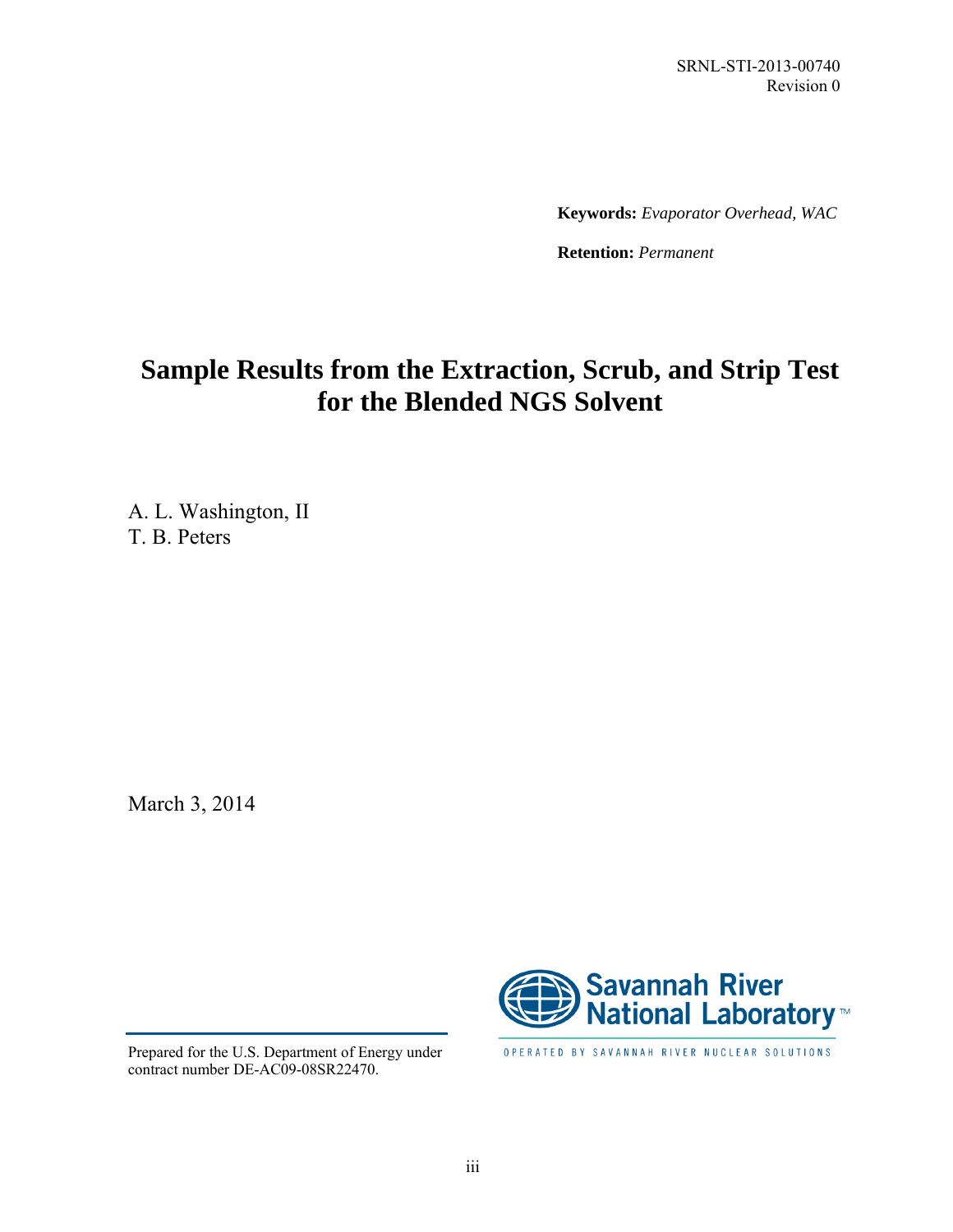# **REVIEWS AND APPROVALS**

#### AUTHORS:

| A. L. Washington, II, Advanced Characterization and Processing                        | Date |
|---------------------------------------------------------------------------------------|------|
|                                                                                       |      |
| T. B. Peters, Advanced Characterization and Processing                                | Date |
| <b>TECHNICAL REVIEW:</b>                                                              |      |
| C. A. Nash, Advanced Characterization and Processing, Reviewed per E7 2.60            | Date |
| APPROVAL:                                                                             |      |
| F. M. Pennebaker, Manager<br>Advanced Characterization and Processing                 | Date |
| S. L. Marra, Manager<br>Environmental & Chemical Process Technology Research Programs | Date |
|                                                                                       | Date |
| D. J. Martin, Manager<br>Tank Farm/ETP Process Engineering Lead                       |      |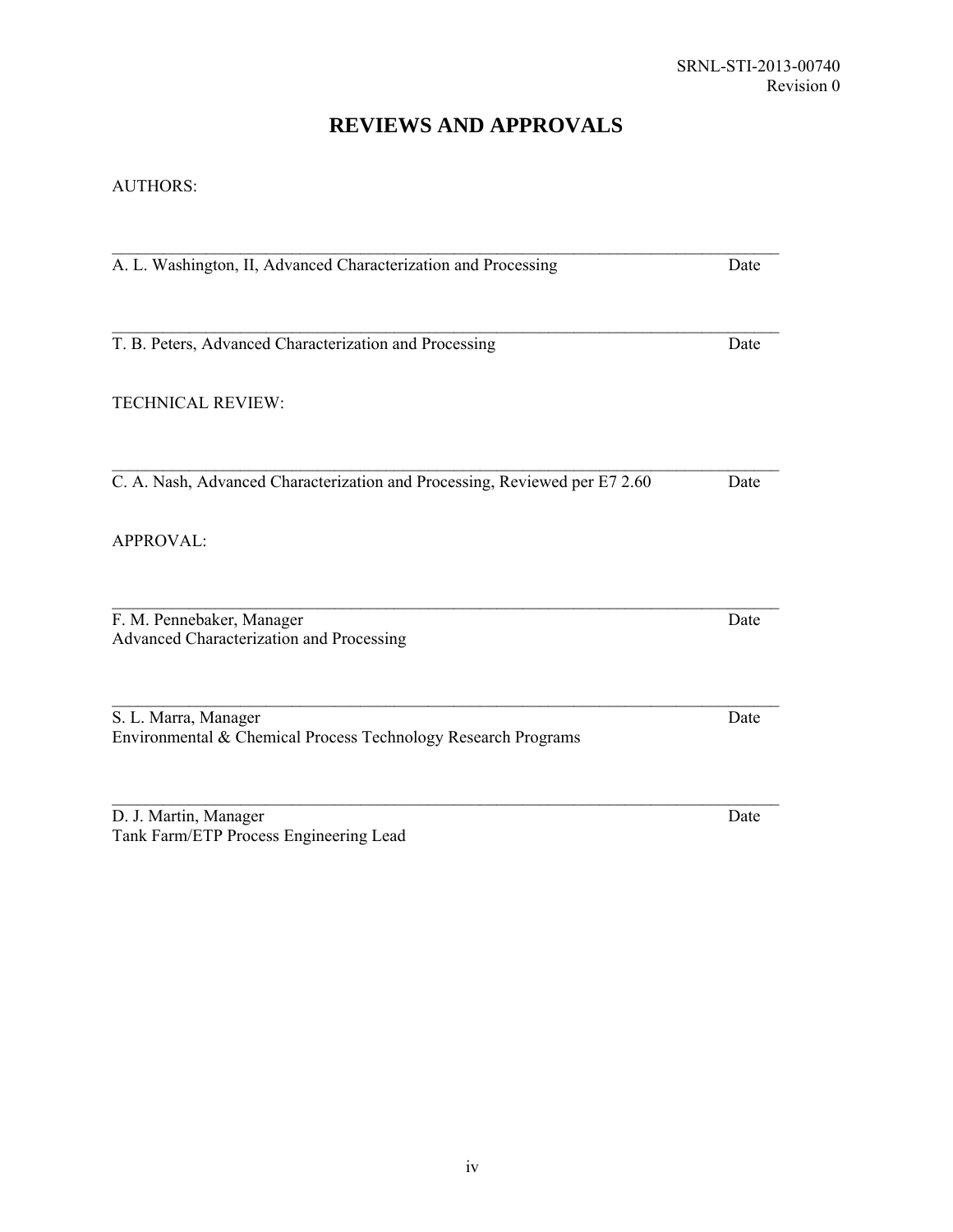### **EXECUTIVE SUMMARY**

This report summarizes the results of the extraction, scrub, and strip testing for the September 2013 sampling of the Next Generation Solvent (NGS) Blended solvent from the Modular Caustic Side-Solvent Extraction Unit (MCU) Solvent Hold Tank. MCU is in the process of transitioning from the BOBCalixC6 solvent to the NGS Blend solvent. As part of that transition, MCU has intentionally created a blended solvent to be processed using the Salt Batch program. This sample represents the first sample received from that blended solvent. There were two ESS tests performed where NGS blended solvent performance was assessed using either the Tank 21 material utilized in the Salt Batch 7 analyses or a simulant waste material used in the V-5/V-10 contactor testing. This report tabulates the temperature corrected cesium distribution, or  $D_{Cs}$  values, step recovery percentage, and actual temperatures recorded during the experiment. This report also identifies the sample receipt date, preparation method, and analysis performed in the accumulation of the listed values. The calculated extraction  $D_{Cs}$  values using the Tank 21H material and simulant are 59.4 and 53.8, respectively. The  $D_{Cs}$  values for two scrub and three strip processes for the Tank 21 material are 4.58, 2.91, 0.00184, 0.0252, and 0.00575, respectively. The D-values for two scrub and three strip processes for the simulant are 3.47, 2.18, 0.00468, 0.00057, and 0.00572, respectively. These values are similar to previous measurements of Salt Batch 7 feed with lab-prepared blended solvent. These numbers are considered compatible to allow simulant testing to be completed in place of actual waste due to the limited availability of feed material.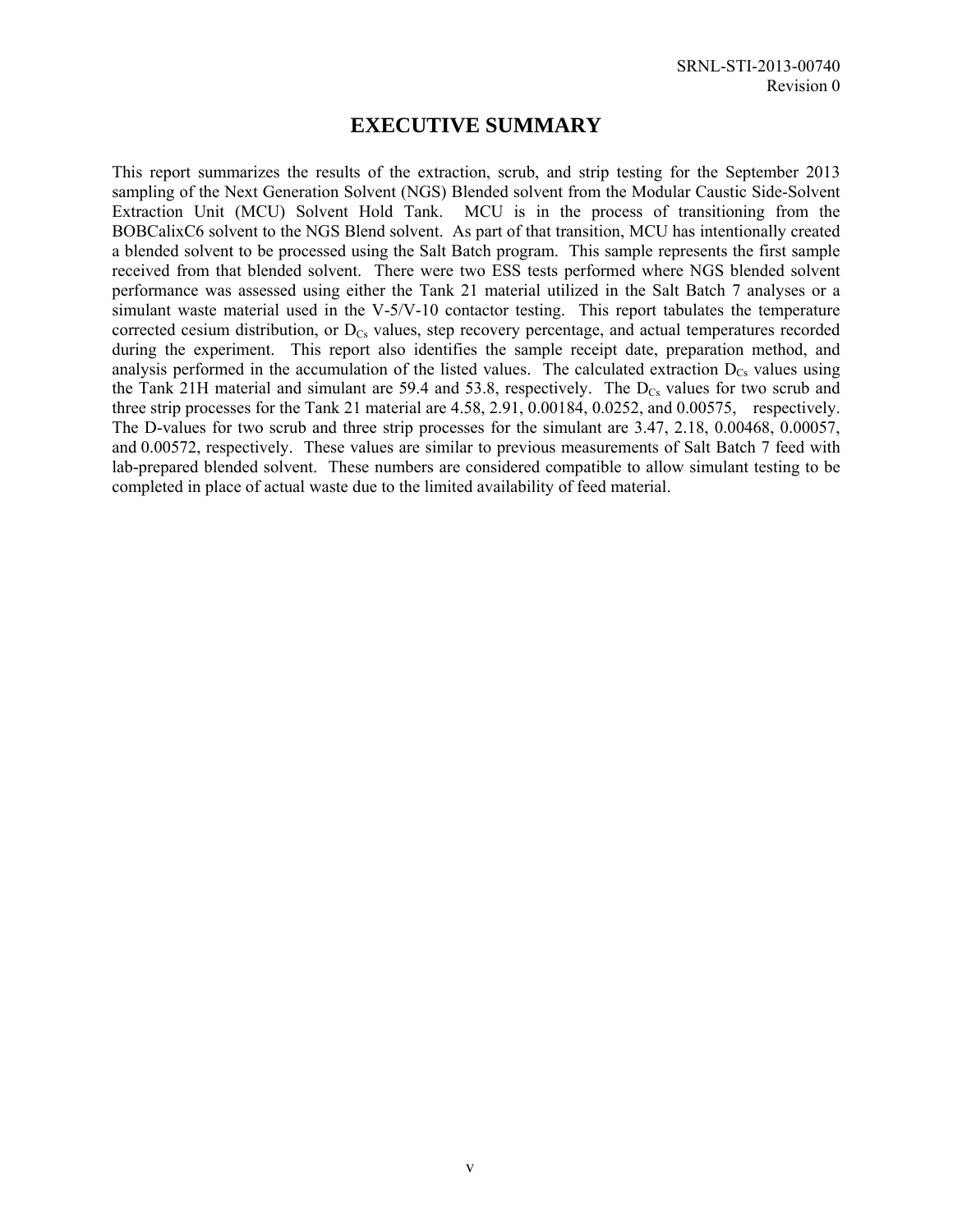# **TABLE OF CONTENTS**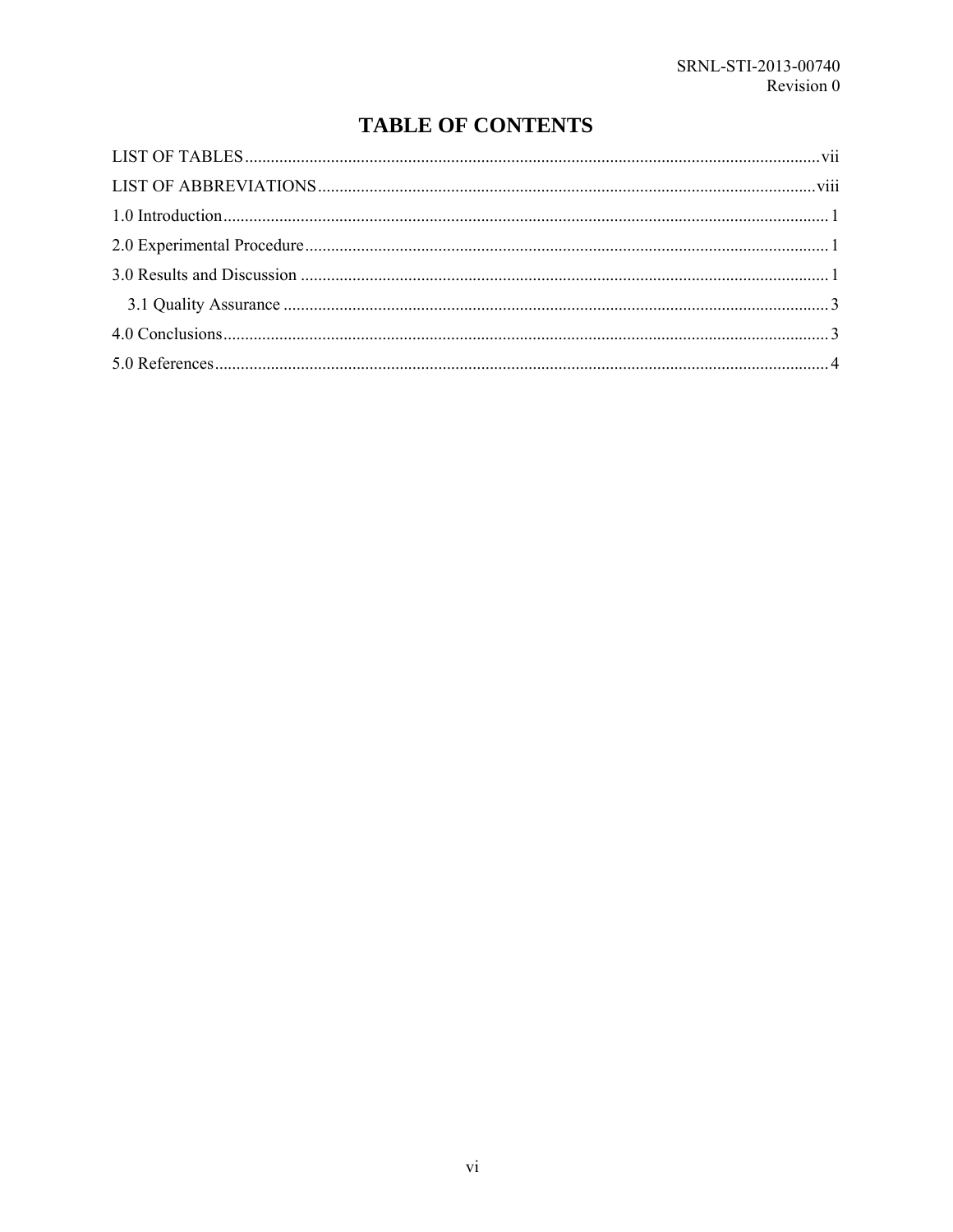# **LIST OF TABLES**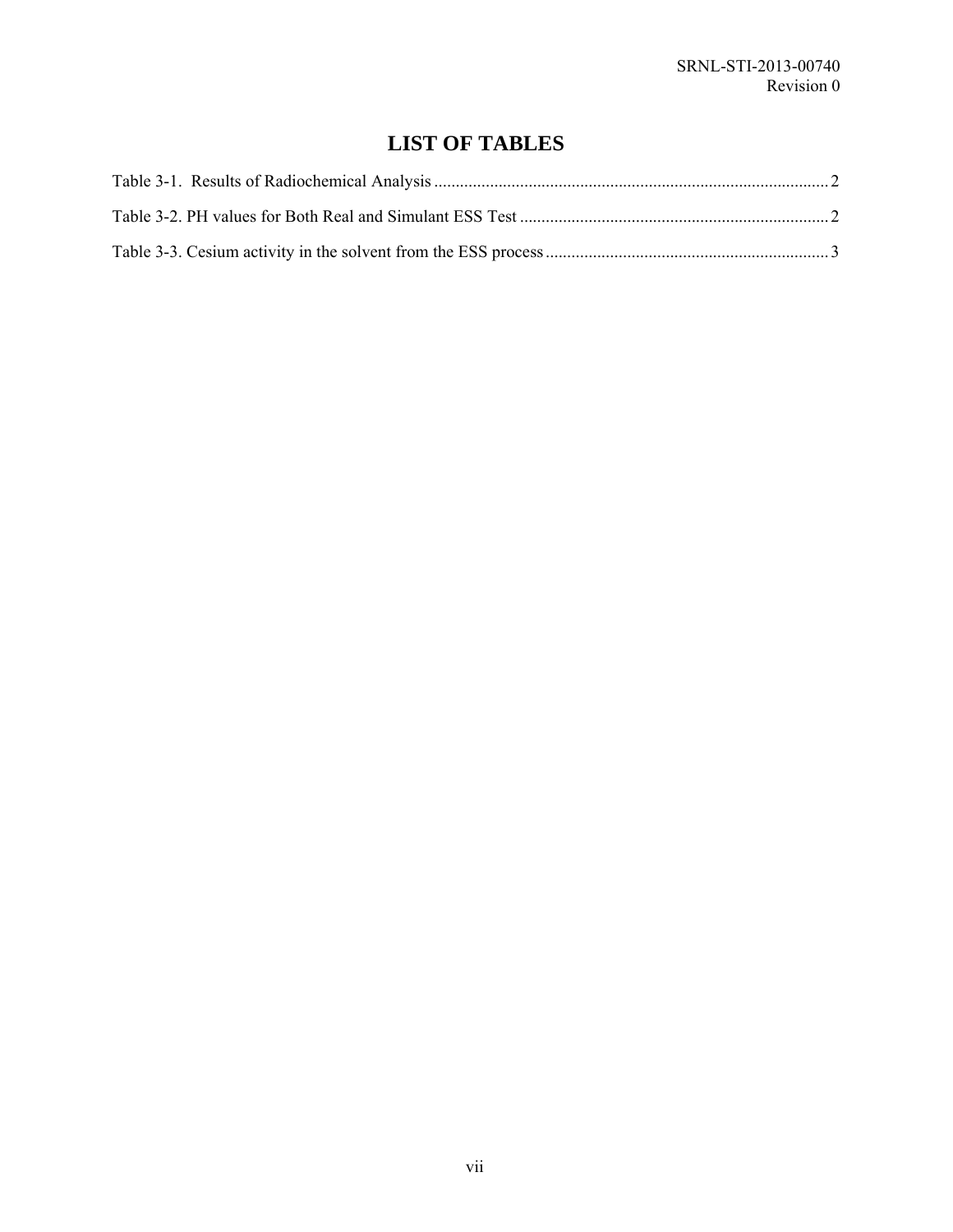## **LIST OF ABBREVIATIONS**

| <b>ADS</b>   | <b>Analytical Development Section</b>        |
|--------------|----------------------------------------------|
| <b>ARP</b>   | <b>Actinide Removal Process</b>              |
| <b>DSS</b>   | Decontaminated Salt Solution                 |
| <b>DWPF</b>  | Defense Waste Processing Facility            |
| <b>ELN</b>   | Electronic Laboratory Notebook               |
| <b>ESS</b>   | Extraction, Scrub, and Strip                 |
| <b>MST</b>   | Monosodium Titanate                          |
| MCU          | Modular Caustic Side-Solvent Extraction Unit |
| <b>NGS</b>   | Next Generation Solvent                      |
| <b>SB</b>    | Salt Batch                                   |
| <b>SRNL</b>  | Savannah River National Laboratory           |
| <b>TTQAP</b> | <b>Task Technical Quality Assurance Plan</b> |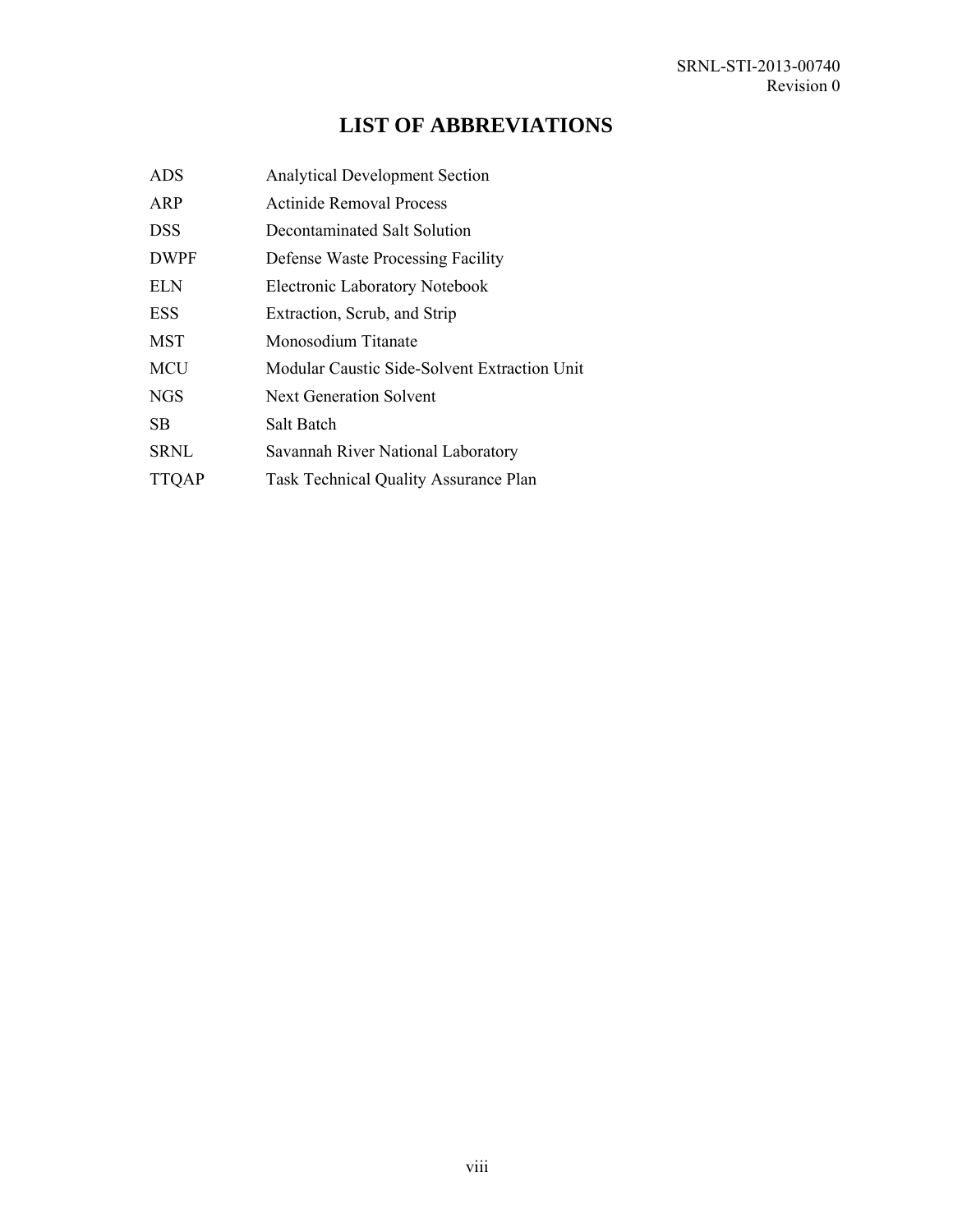### **1.0 Introduction**

MCU has begun transitioning from the BOBCalixC6 solvent to NGS using a 1:1 blend strategy in August 2013. The early stages of this process involved several prerequisite tests as well as intentionally developing a blend material to ease the transition to the new solvent.<sup>1</sup> MCU is currently processing the NGS blended solvent through the Salt Batch program and has submitted preliminary for the NGS blended solvent program to SRNL for analysis. ARP/MCU has sent SRNL a processed sample of the NGS blended solvent without any additional cleaning for performance testing and verification of quality. A TTQAP has been developed to verify that the performance of the solvent prepared in MCU matches the performance measured in the lab with real waste and simulant solutions.<sup>2</sup> The samples were received on September 17, 2013 for ESS testing and subsequent <sup>137</sup>Cs determination, density, and solvent quality analysis. The density and solvent quality analysis were reported separately in SRNL-STI-2013-00661.

### **2.0 Experimental Procedure**

The MCU solvent samples arrived at the SRNL on September 17, 2013 as part of the quarterly solvent hold tank sampling and the NGS Demonstration Plan preliminary sampling requirements. Six peanut vials of solvent labeled MCU 1403-1408 were delivered to SRNL and subsequently composited to one container. This composite sample was used as the organic feed for the ESS testing. The  $^{137}$ Cs activity of the solvent was measured as  $4.21E+05$  dpm/mL.<sup>3</sup> The aqueous feed was provided by two separate sources. The real waste material was taken from unprocessed Tank 21 material obtained for the recently completed Salt Batch 7 report.<sup>4</sup> This sample was filtered to remove the insoluble solids present but not contacted with MST. A simulant waste was obtained from a current V-05/V-10 contactor test using a currently accepted recipe.<sup>5</sup> This simulant was subsequently spiked with <sup>137</sup>Cs to a concentration of 1.97E+06 dpm/mL  $(8.87E+05 \text{ pCi/mL})$  and further utilized without additional alteration.

Using this material, the researchers performed two ESS tests. All of the tests used the same general protocol as used in the previous Macrobatch testing.<sup>4</sup> The real waste test used a nominal starting volume of 80 mL of aqueous feed from Tank 21H and 20 mL of previously contacted MCU-13-1403-1408 blended solvent for extraction. In the simulant waste test, 80 mL of simulant material was combined with 20 mL of the previously contacted MCU blended solvent for extraction. For both tests, the scrub and strip solutions were 0.025 M NaOH and 0.01 M boric acid, respectively. Confirmation of pH was performed by pH strip paper. Organic and aqueous samples from each step including extraction, two scrubs, and three strips were removed and sent to ADS for gamma spectroscopy. Due to their low activity, the aqueous samples were submitted without dilution for analysis. However, the organic samples  $(\sim 0.9 \text{ grams})$  were each diluted with approximately 4 mL of Isopar® L to reduce the external dose and maintain radiological hood limits in ADS. The organic dilution factors have been addressed to the  $D_{Cs}$  value calculations. A cell blank is not normally used in the radiochemical portion of this analysis and therefore is not addressed in this report.

### **3.0 Results and Discussion**

There were two ESS tests performed to compare the solvent efficiency using a real waste material and a  $^{137}$ Cs spiked simulant. First, we utilized a portion of the Tank 21H material remaining from the Salt Batch 7 analysis. The second test utilized a Cs spiked simulant from a current V-5/V-10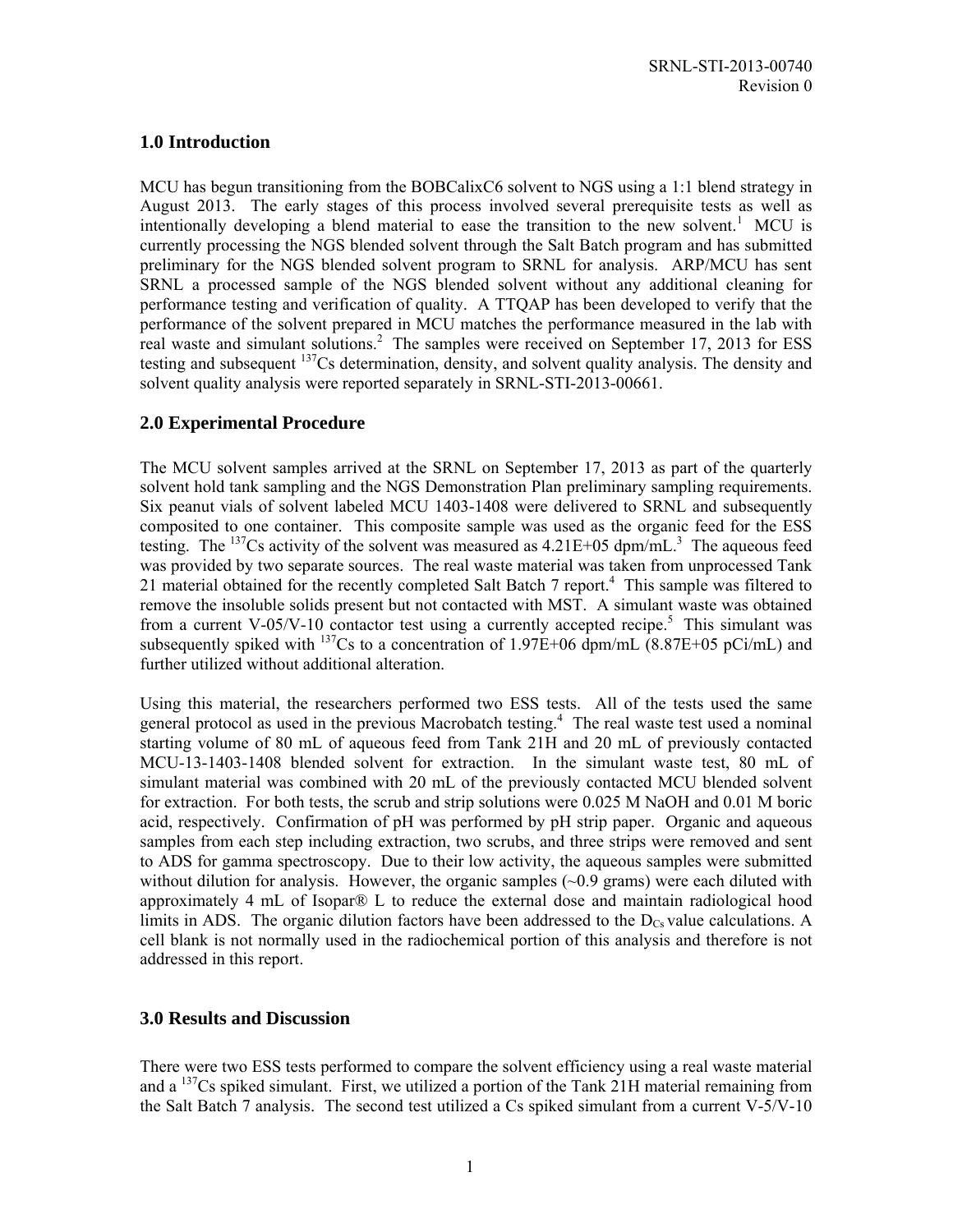testing using a currently accepted waste recipe. Table 3-1 shows the results from the ESS tests. These results were temperature corrected to the normal process operating temperatures (i.e., 23 °C) for extraction and scrub and 33  $^{\circ}$ C for stripping).<sup>4</sup> The temperature in the shielded cells during the ESS test ranged from 17.4 °C to 21.5 °C with an average temperature of 19.1 °C. As a comparison, the results from the previous Salt Batch 7 Hot Blend Macrobatch qualification ESS test are displayed.<sup>4</sup>

| Material                                              | Extraction  | Scrub#1        | Scrub#2        | Strip#1  | Strip#2          | Strip#3       |
|-------------------------------------------------------|-------------|----------------|----------------|----------|------------------|---------------|
|                                                       | $D_{Cs}$    | $D_{Cs}$       | $D_{Cs}$       | $D_{Cs}$ | $D_{Cs}$         | $D_{Cs}$      |
| Acceptable Range,                                     | $>8(50-70)$ |                |                |          | < 0.16           |               |
| <b>BOBCalixC6</b> Solvent                             | expected)   | $>0.6, \leq 2$ | $>0.6, \leq 2$ | < 0.2    |                  | < 0.16        |
| Salt Batch 7 Hot blend <sup><math>\alpha</math></sup> | 58.6        | 2.32           | 2.58           | 0.00057  | 0.0026           | 0.011         |
| NGS Blended Solvent                                   |             |                |                |          | $0.0252^{\beta}$ |               |
| with Tank 21H material                                | 59.4        | 4.58           | 2.91           | 0.00184  |                  | 0.00575       |
| NGS Blended Solvent                                   |             |                |                |          |                  | $0.00572^{8}$ |
| with $V-05/V-10$ simulant                             | 53.8        | 3.47           | 2.18           | 0.00468  | 0.00057          |               |

Table 3-1. Results of Radiochemical Analysis, D<sub>Cs</sub> Values

α Data taken from Salt Batch 7 report: SRNL-STI-2013-00437, used MCU BOBCalixC6 solvent mixed with fresh NGS solvent.

 $\beta$ Data points are correct. Stripping in the blended solvent is not as consistent as the BOBCalixC6 solvent.

For the MCU solvent test, the extraction, scrub and strip data shown in Table 3-1 are mostly in the expected range for the NGS blended solvent program. The expected values for extraction have a range from 50-70 which fully supports the tabulated values. Additionally, the strip has continued to show improvement with lower  $D_{Cs}$  values than the prior baseline MCU solvent. Occasionally, the strip values will be closer to those seen in the old solvent as seen in strip 2 of the real test and strip 3 of the simulant test. This result is possibly attributed to the uncertainty in the step recovery from these steps. The scrub portion of the test has shown higher than expected values for  $^{137}Cs$  remaining in the organic solvent. These higher values represent less  $^{137}Cs$  being pulled out in the scrub steps decreasing the amount of activity being put back in the salt feed. The higher than normal scrub values that are established for the BOBCalixC6 solvent have also been shown previously in the Salt Batch 7 report. The scrub values are shown to exceed limits in every instance where the NGS blended solvent was used indicating that a change in the scrub limits be investigated. Since these limits were developed for the previous solvent, additional measurements may show the current values to become more typical.

|  |  |  |  |  |  |  |  |  | Table 3-2. pH values for Both Real and Simulant ESS Test |  |  |
|--|--|--|--|--|--|--|--|--|----------------------------------------------------------|--|--|
|--|--|--|--|--|--|--|--|--|----------------------------------------------------------|--|--|

| Materials         | Extraction | Scrub#1        | Scrub#2 | Strip $#1$ | Strip#2 | Strip $#3$ |
|-------------------|------------|----------------|---------|------------|---------|------------|
| <b>Real Waste</b> | N/A        | $\overline{4}$ |         |            |         |            |
| Simulant          | N/A        | 4              |         |            |         |            |
| Expected pH of    | N/A        |                |         |            | 5.6     | 5.6        |
| cold chemical     |            |                |         |            |         |            |

Table 3-2 shows the pH measured from each of the scrub and strip steps of the ESS process. This measurement confirms that the correct material has been used in the each step. The pH in the scrub steps should be in the 12-14 range while the strips steps nominally have a pH in the 5-7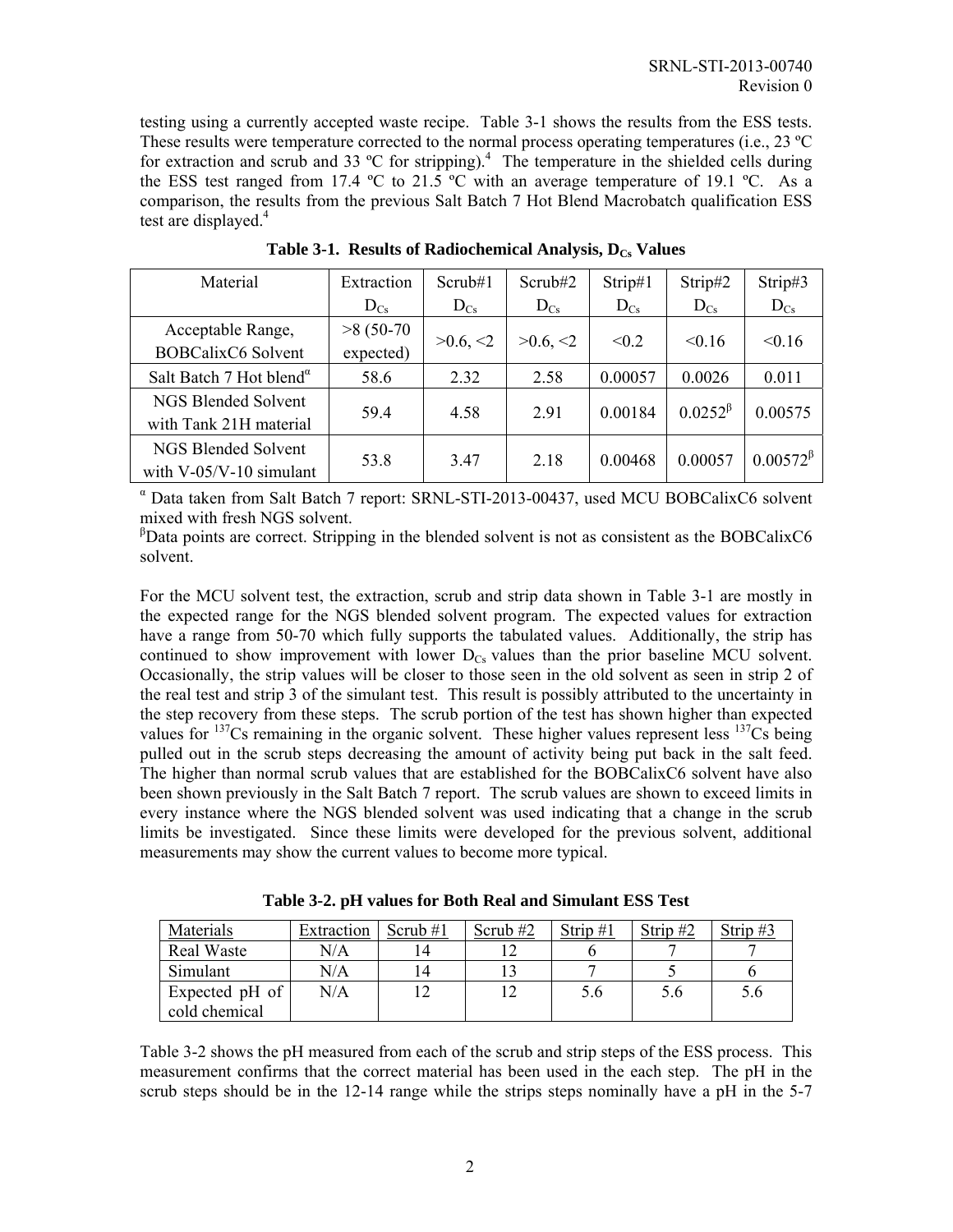range. In the process, there is no mechanical carryover of scrub solution into the contactor during the ESS process giving some variation in the pH. However, all values measured fall within the expected range.

| <b>ESS</b> step | $\frac{137}{137}$ Cs activity (pCi/mL) |                   |                        |               |  |  |  |  |
|-----------------|----------------------------------------|-------------------|------------------------|---------------|--|--|--|--|
|                 | SB7 BOBCalixC6                         | SB7 NGS Hot       | <b>Real Waste Test</b> | Simulant Test |  |  |  |  |
|                 | Test                                   | <b>Blend Test</b> |                        |               |  |  |  |  |
| Original        | $0.00E + 00$                           | $6.17E + 04$      | $1.90E + 05$           | $1.90E + 05$  |  |  |  |  |
| Extraction      | $9.46E + 07$                           | $1.45E + 08$      | $1.72E + 08$           | $5.89E + 06$  |  |  |  |  |
| Scrub $#1$      | 8.80E+07                               | $1.30E + 08$      | $1.63E + 08$           | $5.48E + 06$  |  |  |  |  |
| Scrub $#2$      | $5.16E+07$                             | $1.03E + 08$      | $1.53E + 08$           | $5.38E + 06$  |  |  |  |  |
| Strip $#1$      | $1.64E + 07$                           | $6.04E + 05$      | $4.41E + 06$           | $4.22E + 05$  |  |  |  |  |
| Strip $#2$      | $3.73E + 06$                           | $3.27E + 04$      | $3.53E + 06$           | $1.56E + 04$  |  |  |  |  |
| Strip $#3$      | $7.77E + 05$                           | $5.94E + 03$      | $2.48E + 05$           | $1.56E + 03$  |  |  |  |  |

**Table 3-3. Cesium activity in the solvent from the ESS process** 

Table 3-3 shows the <sup>137</sup>Cs activity in the solvent in each step of the ESS process for the real waste and simulant tests using the NGS blended solvent and comparing that to the original BOBCalixC6 solvent utilized previously by MCU and the NGS Hot Blend Test both from the SB7 report. The generally consistent activity through the extraction and scrub steps are expected for this process proving that very minimal  $13^{7}Cs$  is removed in the scrub portion. The exponential decline in activity in the stripping process shows the intended removal of  $^{137}Cs$  from the solvent as expected. The two order of magnitude disparity in the simulant versus the real waste correlates with the difference in the starting activity of the aqueous phase. The starting activities in the aqueous phase were 4.64E+07 pCi/mL for the real waste/SB7 tests and 8.87E+05 pCi/mL for the and simulant test. Additionally, the NGS blended solvent used in the real waste nearly doubles the activity of the Salt Batch 7 BOBCalixC6 test and also drops off to less than half the activity in the final strip. This is indicative of the better uptake and removal of  $^{137}Cs$  by the NGS blended solvent even in this blended state.

#### 3.1 Quality Assurance

This report was developed in accordance with the protocols identified in Task Technical and Quality Assurance Plan SRNL-RP-2013-00536.<sup>2</sup> The work was requested in HLW-DWPF-TTR- $2013 - 0005$  Rev. 0.<sup>6</sup>

Requirements for performing reviews of technical reports and the extent of review are established in manual E7 2.60. SRNL documents the extent and type of review using the SRNL Technical Report Design Checklist contained in WSRC-IM-2002-00011, Rev. 2. The data from this experiment is contained in an electronic laboratory notebook (ELN).<sup>7</sup>

### **4.0 Conclusions**

This report tabulates the temperature corrected  $D_{Cs}$  value<sup>4</sup>, step recovery percentage, and actual temperatures recorded during the experiment. The calculated extraction  $D_{Cs}$  values for the Tank 21 material and simulant are 59.4 and 53.8, respectively. The  $D_{Cs}$  values for two scrub and three strip processes for the Tank 21H material are 4.58, 2.91, 0.00184, 0.0252, and 0.00575, respectively. The  $D_{Cs}$  values for two scrub and three strip processes for the simulant are 3.47, 2.18, 0.00468, 0.00057, and 0.00572, respectively. These numbers are compatible to allow simulant testing to be completed in place of actual waste.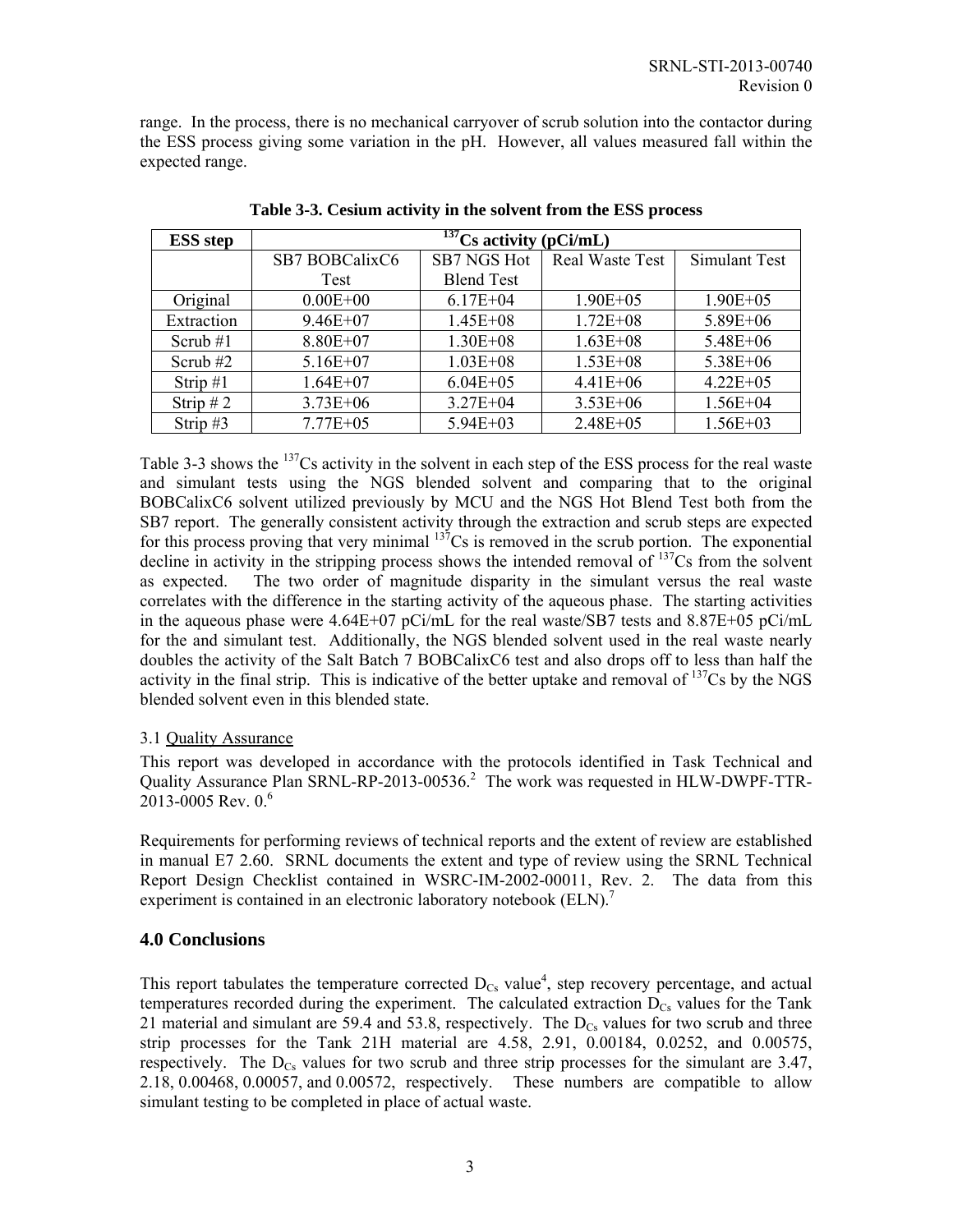### **5.0 References**

<sup>1</sup> Smith, T.E. "Technical Evaluation of Mirco-Batchwise Next Generation Solvent Demonstration and Engineering Recommendations", X-ESR-H-00570, Rev. 0, September 2013.

<sup>2</sup> Peters, T.B, Washington, A.L., Fondeur, F.F. "Task Technical and Quality Assurance Plan for Routine Samples in Support of ARP and MCU", SRNL-RP-2013-00536, Rev. 0, September 2013.

3 Fondeur, F.F., Taylor-Pashow, K.M.L. "Solvent Hold Tank Sample Results for MCU-13- 1403/1404/1405/1406/1407/1408: Quarterly Sample from September 2013", SRNL-STI-2013-00661, November 2013.

<sup>4</sup> Peters, T.B., Washington, A.L. "Sample Results from the Interim Salt Disposition Program Macrobatch 7 Tank 21H Qualification Samples", SRNL-STI-2013-00437, July 2013.

5 Herman, D.T., Duignan, M.R., Williams, M.R. Peters, T.B., Poirier, M.R., Fondeur, F.F. "Mass Transfer and Hydraulic Testing of the V-05 and V-10 Contactors with the Next Generation Solvent", SRNL-STI-2013-00413, July 2013.

<sup>6</sup> Ketusky, E. "Qualification of Salt Batch 6 with NGS", HLW-DWPF-TTR-2013-0005, Rev. 0, November 26, 2013.

7 Electronic Laboratory Notebook, E5690-00077-02.